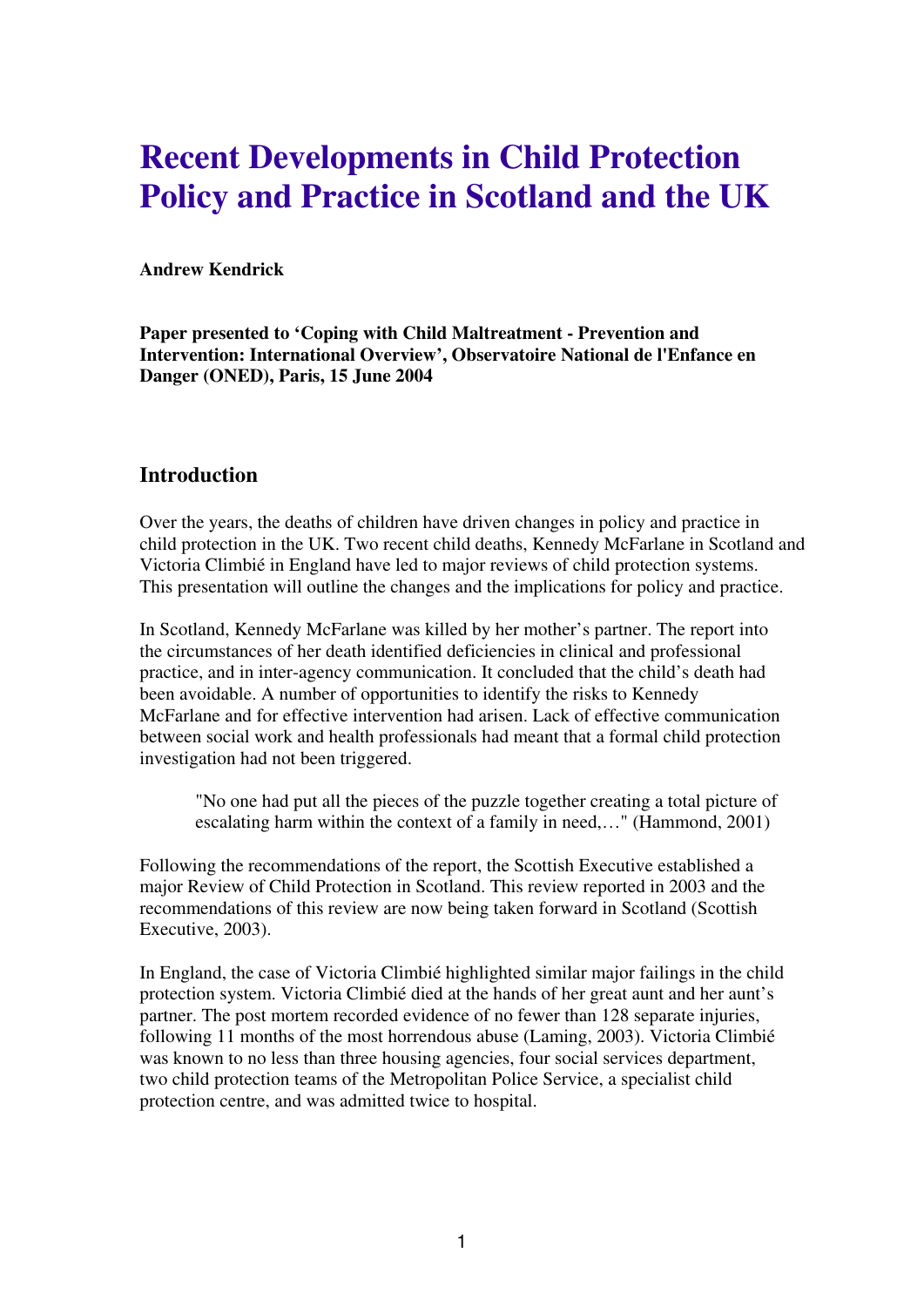"The extent of the failure to protect Victoria was lamentable. Tragically, it required nothing more than basic good practice being put into operation. This never happened." (Lord Laming, 2003)

Lord Laming's inquiry identified a gross failure of the child protection system: poor investigation, failure to follow procedures; poor communication and poor quality information; inadequate client information systems; and failure of management in relation to staffing and resources to offer quality family support. Lord Laming made some 108 detailed recommendations and major reforms have been taken forward in the Green Paper '*Every Child Matters*' and the subsequent Children Bill.

## **Child Protection Statistics in Scotland**

There are approximately 1 million children in Scotland. Although impossible to measure the real extent of child abuse and neglect, the following figures give some indication.

- 8,033 children referred to local authorities for child protection inquiries in 2002 – 2003
	- o This is a 26% increase since 1997
- 2,446 children were placed on Child Protection Registers<sup>[1](#page-0-0)</sup> in  $2002 2003$ 
	- $\circ$  Physical injury (31%)
	- $\circ$  Sexual abuse (12%)
	- o Emotional abuse (17%)
	- o Physical neglect (39%)
	- $\circ$  Other (1%)
- 2,289 children were on Child Protection Registers on  $31<sup>st</sup>$  March 2003 (Scottish Executive, 2003a)

## **Child Protection Review in Scotland**

 $\overline{a}$ 

The Child Protection Review used a range of methods to look at the operation of the child protection system in Scotland. It undertook a number of consultations, studies and surveys in order to gain the views of children, parents and professionals. Central to the review was an audit of 188 child protection cases (Scottish Executive, 2003b).

<sup>1</sup> The Child Protection Register, held by social work services, is a list of children who are thought to be at risk of abuse. It highlights that these children are in need of special attention. All children on the Child Protection Register will be the subject of a Child Protection Plan which will ensure that agencies will share information and work together to support the child and family.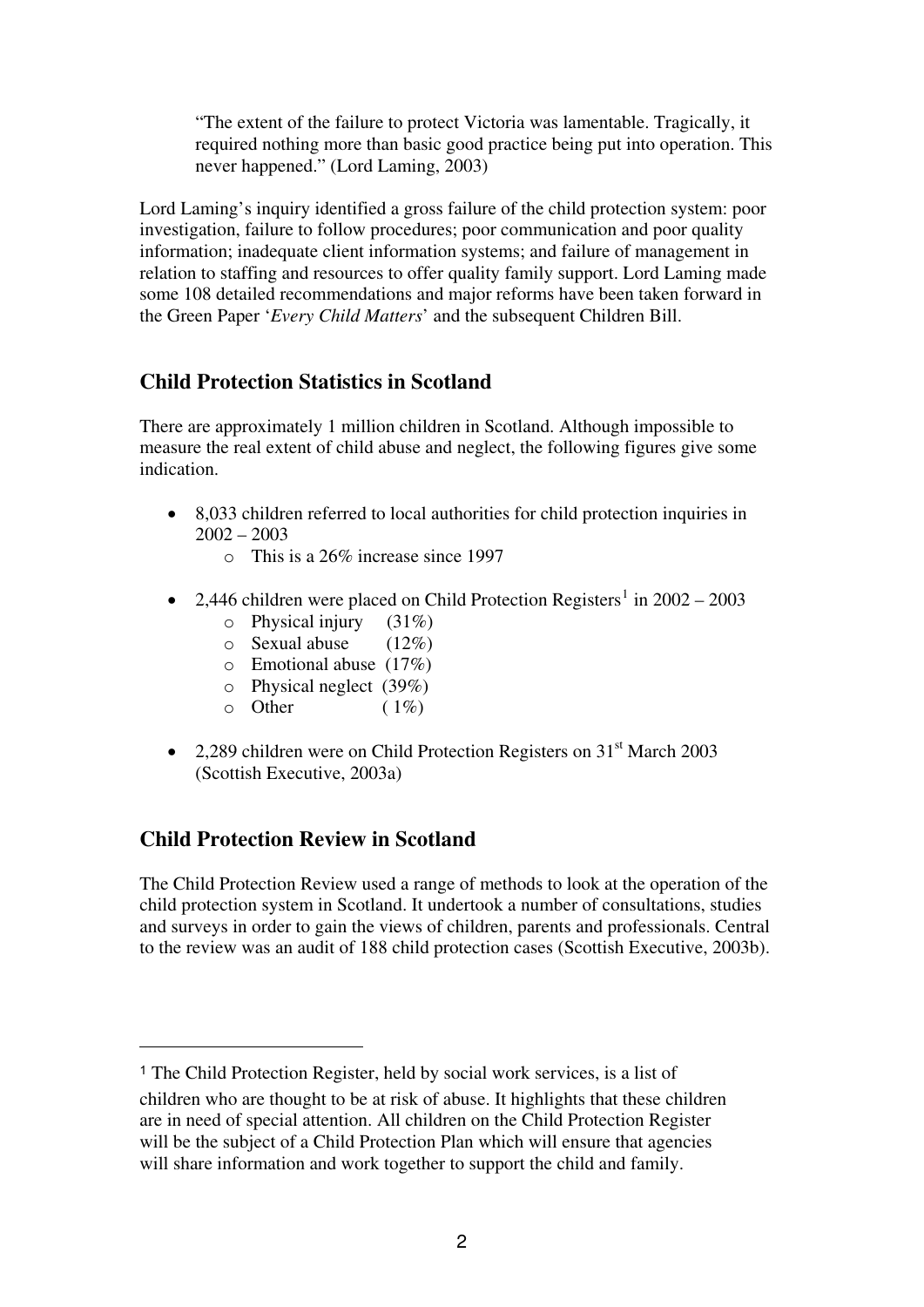The main findings of the audit of cases was that:

- there were problems in communication between agencies around the referral process; referrals were frequently made by telephone and not followed up in writing as agency guidelines stipulate.
- Many investigations were poorly recorded across professions. Some investigations were narrowly focused and not as extensive as they should be.
- Assessments of what immediate action needed to be taken were generally sound but longer-term assessment of the risks to children was poor.
- There was an absence of clear, well-focused records.
- The quality of multi-professional case conferences was variable (lack of involvement of key personnel; failure over a significant period of time to clearly assess needs; lack of clarity as to whether the child's or the parents' needs took priority; lack of a clear plan of action; confusion between activity and progress; and uncertainty over the means of decision making)
- The views of children were often not fully considered
- Good workers made a real difference to the outcomes for children. Overall there was a shortage of skilled workers with time to offer children practical and emotional support.

The Review team assessed the outcomes of 179 cases (they were unable to draw conclusions for 9 cases because of insufficient information).

- 40 children (22%) were not protected or their needs were not met following the intervention of agencies;
- 62 children (35%) were only partially protected or their needs only partially met;
- 77 children (43%) were protected and their needs were met;
- But in only 24 of these cases (13%) were the needs of the children well met.

The Review concluded that:

 "Where children were unprotected or their needs were not met, the failures of the system were either multiple or related to one significant aspect of the case. In most cases a significant weakness was a lack of assessment of a child's needs and many cases also suffered from poor investigations or lack of thoroughness in enquiries" (Scottish Executive, 2003b, p. 88)

In contrast, good practice was exemplified in meeting need and protecting children when:

- the direct provision of help to parents and children was given as and when it was needed;
- there was a helpful and timely response and early thought and preparation; and
- the source of the risk was properly addressed) (Scottish Executive, 2003b, p. 87)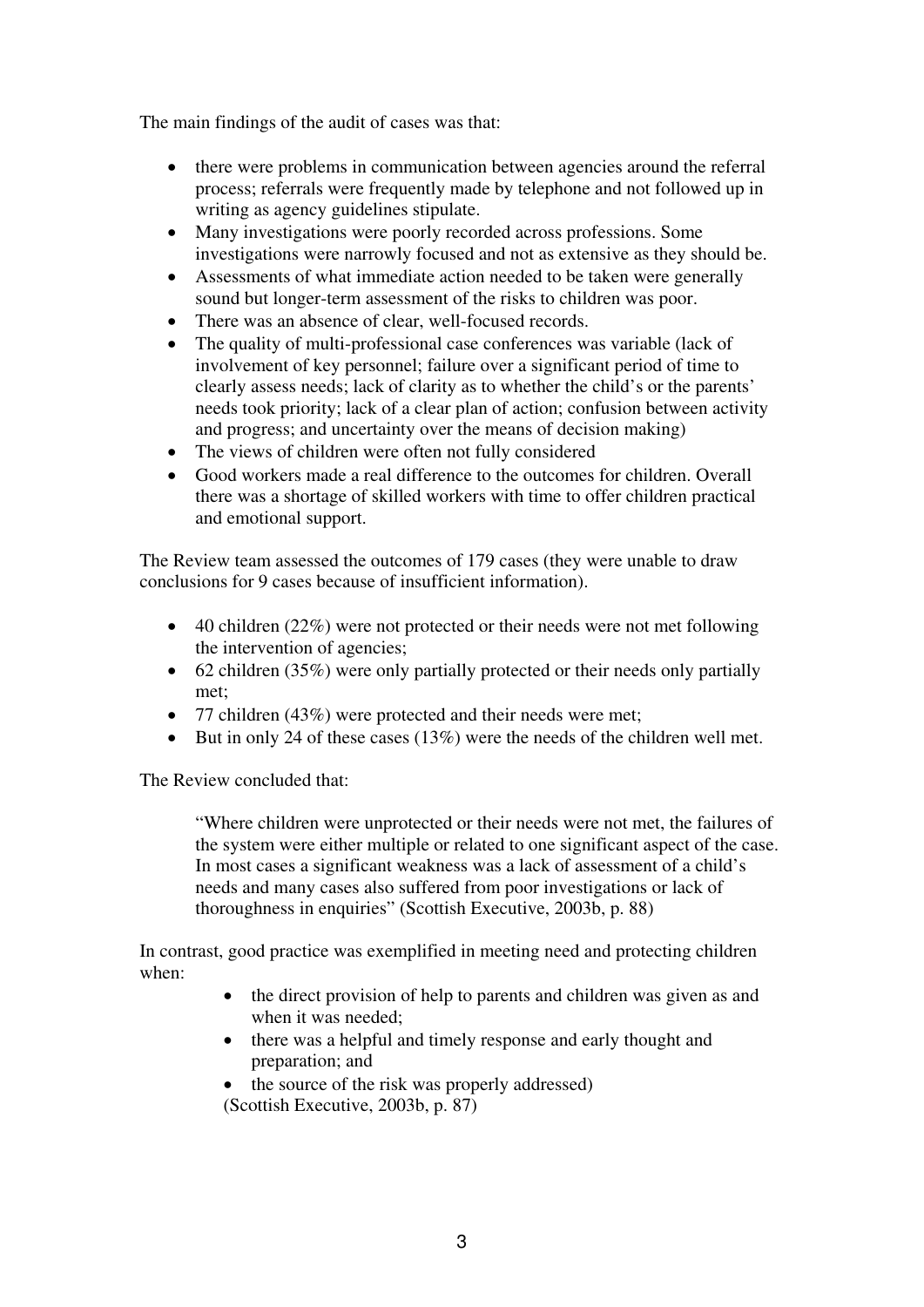## **Developments in Scotland.**

The Child Protection Review made a number of recommendations which are currently being taken forward. In addition, there have been parallel developments such as the establishment of the role of Commissioner for Children and Young People.

#### *Children's Charter*

The Children's Charter was developed by Save the Children in consultation with children who have experienced harm and been in need of help and protection. The Charter comprises 13 statements derived from the consultation process with children and young people:

- Get to know us
- Speak with us
- Listen to us
- Take us seriously
- Involve us
- Respect our privacy
- Be responsible to us
- Think about our lives as a whole
- Think carefully about how you use information about us
- Put us in touch with the right people
- Use your power to help
- Make sure things happen when they should
- Help us be safe

(Scottish Executive, 2004a)

In responding to these clear messages from children and young people, the Scottish Executive gives a pledge that children and young people who are at risk of abuse or neglect will:

- Get the help you need when you need it;
- Be seen by a professional such as a teacher, doctor or social worker to make sure you are alright and not put at more risk;
- Be listened to seriously, and professionals will use their power to help you;
- Be able to discuss issues in private when, and if, you want to:
- Be involved with, and helped to understand, decisions made about your life; and
- Have a named person to help you.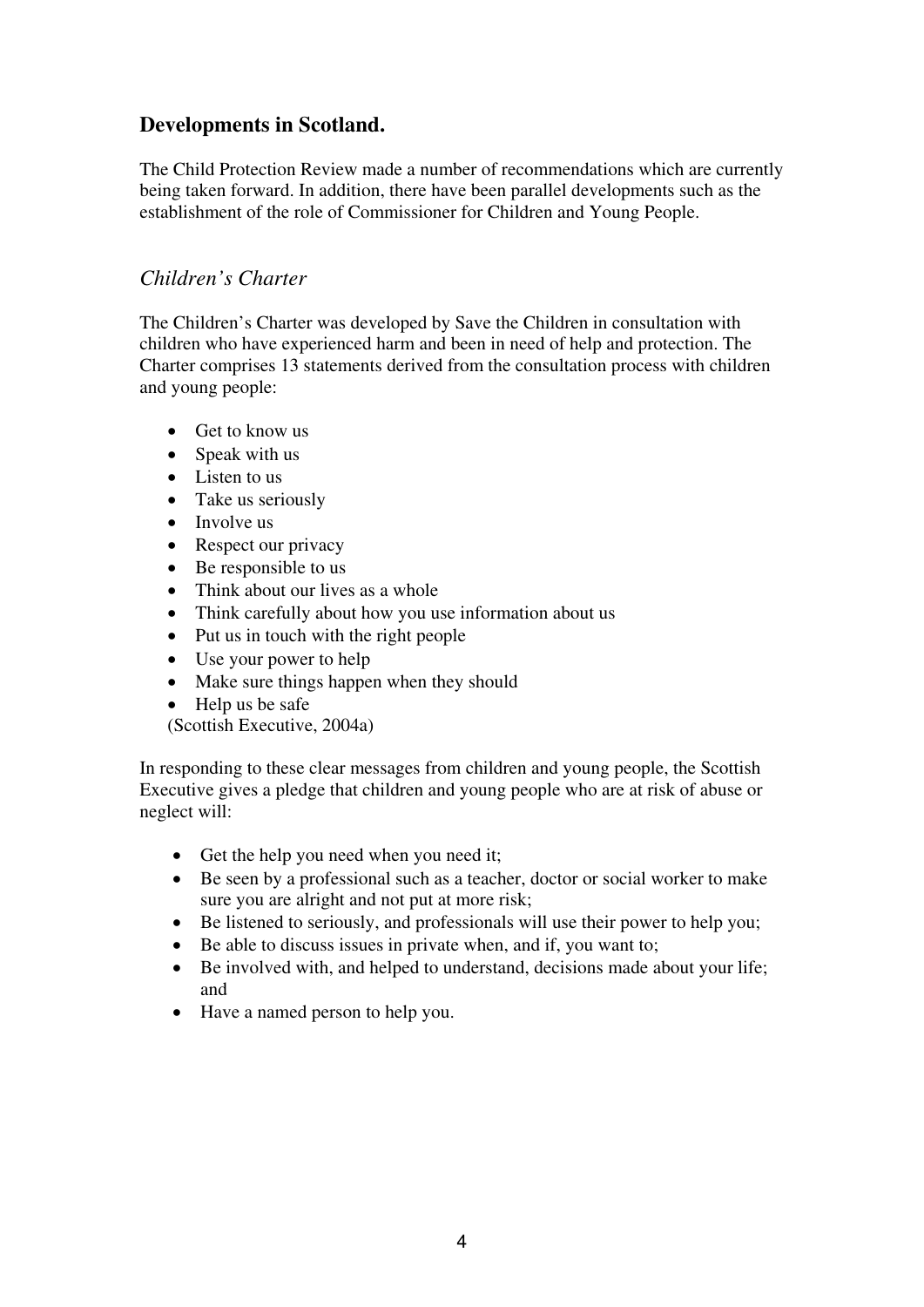The Executive further pledges that those helping children and young people who are at risk of abuse or neglect will:

- Share information to protect you;
- Minimise disruption to other parts of your life;
- Work together effectively on your behalf:
- Be competent, confident, properly trained and supported; and
- Rigorously monitor services to continually improve how and what is done to help you.
- •

### *Framework for Standards in Child Protection*

Based on the Children's Charter, a Framework for Standards has been developed. This will form a part of a set of materials and activities which will be further developed with agencies, professionals and others, during the years 2004/2005. The overall package will include:

- Protecting Children and Young People: The Charter
- The Framework for Standards
- Supporting materials which describe the level of performance against which existing practice can be reliably evaluated or measured; and
- Supporting activities to assist in the implementation of standards across all agencies.

(Scottish Executive, 2004b)

The Framework for Standards has four main objectives:

- It makes clear what children and their families can expect from those professionals and agencies responsible for the protection of children reflecting the commitments made to children in the Charter;
- It sets out the practice required from those agencies and professionals to deliver against those commitments;
- It provides a framework for agencies' own evaluation of their performance; and
- It will help inform the development of multi-disciplinary inspections of child protection services.

There are eight headline standards:

- Standard 1: Children get the help they need when they need it;
- Standard 2: Professionals take timely and effective action to protect children;
- Standard 3: Professionals ensure children are listened to and respected;
- Standard 4: Agencies and professionals share information about children where this is necessary to protect them;
- Standard 5: Agencies and professionals work together to assess needs and risks and develop effective plans;
- Standard 6: Professionals are competent and confident;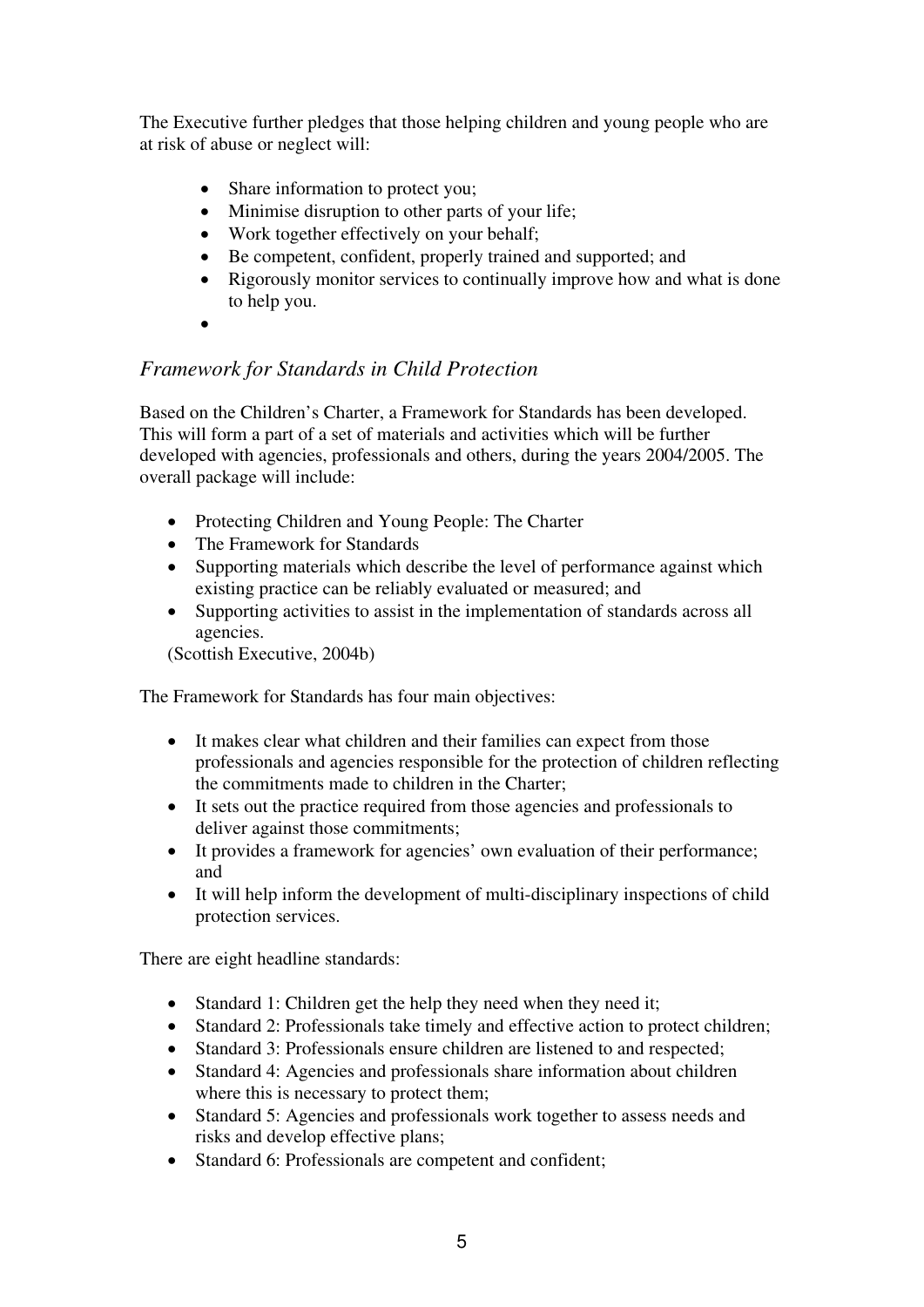- Standard 7: Agencies work in partnership with members of the community to protect children;
- Standard 8: Agencies, individually and collectively, demonstrate leadership and accountability for their work and its effectiveness.

Each standard has a number of more detailed expectations; for example – Standard 1: Children get the help they need when they need it:

- *1 Professionals can demonstrate that they:* 
	- o prevent abuse by supporting vulnerable families and tackling problems early;
	- o respond to the concerns of each child and their parents;
	- o provide help promptly;
	- o respond to changing circumstances; and
	- o make sure the most effective alternative is found when the ideal service is not available.
- *2 Professionals* 
	- o work together to assess needs and risks;
	- o share information;
	- $\circ$  jointly plan; and
	- o demonstrate that services are provided in a co-ordinated way
- *3 When in need of help, a child has a named person with an agency as their main contact*
- *4 When more than one agency is involved in providing help, one professional is identified to take the lead role in co-ordinating assessments, plans and reviews.*
- *5 Professionals and agencies help parents to meet their children's needs but also ensure that each child receives the necessary help if their parents cannot, or will not, accept help on their behalf.*
- *6 Professionals record or take account of:* 
	- o any disabilities of any family member which might influence the kind of help or care provided for each child; and
	- o each child or family's ethnic, religious, cultural and linguistic background.
- *7 In addition to meeting immediate need, professionals identify and provide the help needed to enable children to overcome the longer-term effects of abuse or neglect. The provision of necessary help will not be delayed pending legal or other processes.*

On the basis of the Framework of Standards, a new rigorous multi-disciplinary inspection of child protection services is to be established. Although details of these inspections have not yet been elaborated, it is envisaged that they will be modelled on the inspection services of the new national agency, the Care Commission, which has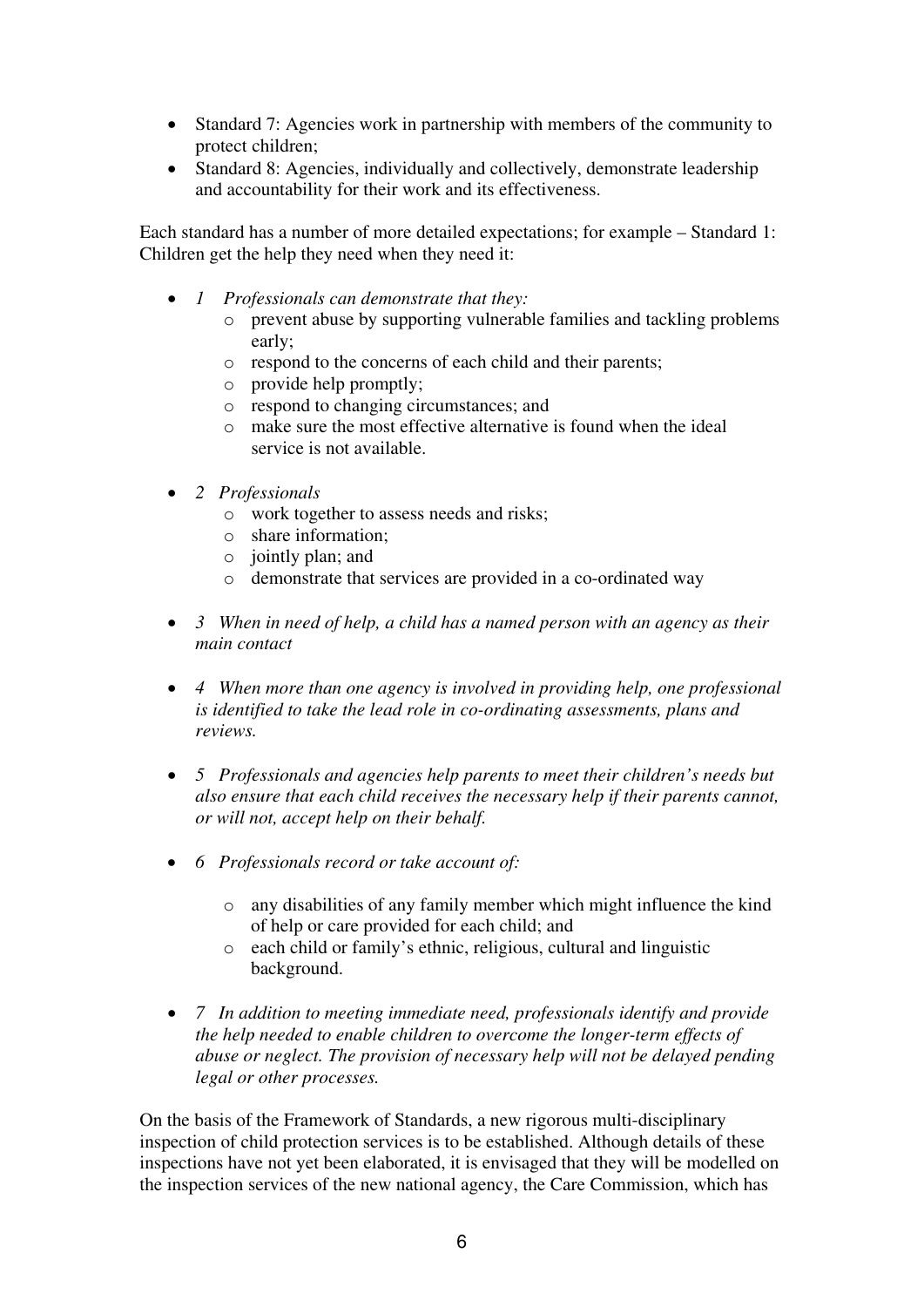responsibility for independent inspection of a wide range of care services, for example, early years services, residential child care and foster care services.

## *Review of Child Protection Committees*

Local Child Protection Committees are the multi-disciplinary forum for inter-agency co-operation and have a major strategic role in allowing agencies to share resources and ensure their effective and efficient use. Their main functions are to:

- ensure that local inter-agency guidelines on procedures to be followed in individual cases are produced, maintained and regularly reviewed and that the procedures, including referral procedures, are known about by those who may need to know;
- promote good inter-disciplinary practice in preventing and dealing with the causes and effects of child abuse;
- assess issues of significance in collaborative working which arise from the handling of cases and from reports on inquiries;
- review arrangements for providing expert advice and inter-agency liaison;
- monitor and review information about the operation of the Child Protection Register;
- identify inter-agency training needs and take a leading role in developing and promoting inter-disciplinary training programmes.

The Child Protection Review found that Child Protection Committees focused on training, cooperation and guidance and paid less attention to quality or practice issues. Recently, a few committees have developed programmes for community awareness raising and preventative strategies; and developed mechanisms for reviewing cases and inter-agency working. The Review recommended that the role and remit of Child Protection Committees should be revised to include:

- annual auditing and reporting, to constituent agencies and to the Scottish Executive, on the quality of agency and inter-agency work;
- the provision of information to members of the public, volunteers and other professionals;
- assisting a wider range of organisations to help prevent abuse and neglect through training for staff and volunteers;
- the development of safe recruitment practices for agencies working with young people.

It also recommended that the structure, membership and scope of Child Protection Committees should be reviewed and this is currently under way.

#### *Commissioner for Children and Young People*

There has also been an increasing demand for the establishment of the role of Children's Commissioner in the UK (Elsley, 2002). Children's Commissioners or Ombudsmen have been established in a number of countries throughout the world.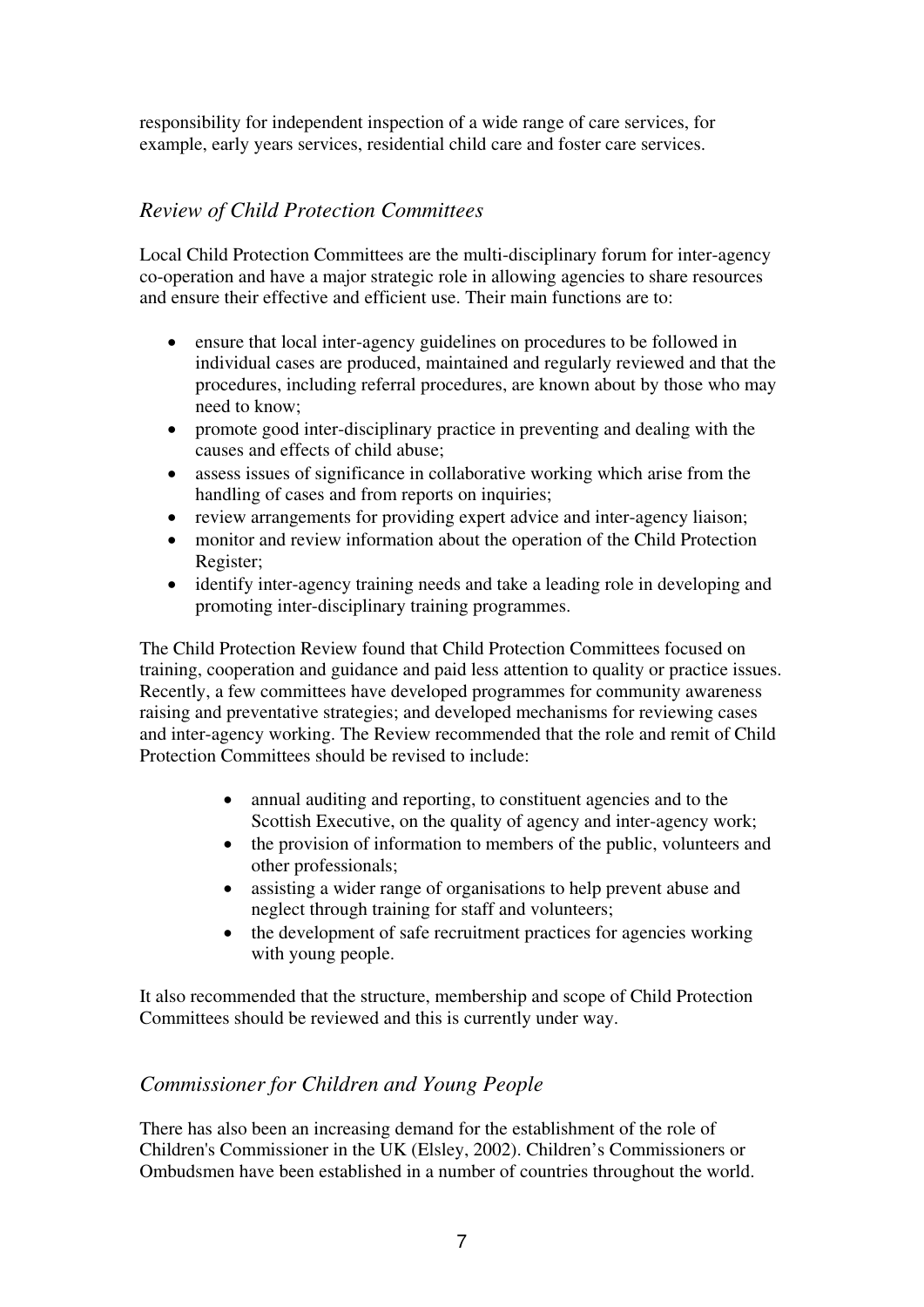Following the clear recommendation of a major tribunal into cases of abuse in residential and foster care in Wales (Waterhouse, 2000), an independent Children's Commissioner for Wales has been established.

In May 2003, the *Commissioner for Children and Young People (Act) 2003* received Royal Assent. The primary functions of the Commissioner are laid down in the act and are:

- promoting and safeguarding the rights of children and young people; having regard to the UN Convention on the Rights of the Child;
- promoting the best interests of children and young people as a primary consideration;
- promoting the views of children and young people on all matters affecting them; encouraging equal opportunities;
- involving children and young people in the work of the Commissioner;
- carrying out investigations into whether service providers have given due regard to the rights, interests and views of children and young people; and
- producing and publishing reports on the Commissioner's work and investigations.

The first Commissioner for Children and Young People, Prof. Kathleen Marshall, took up her position in April 2004. Making an immediate mark in relation to protecting children, Prof. Marshall called for an increase in income tax in order to pay for improvements in the over-stretched child protection agencies.

# **Developments in England**

Following the death of Victoria Climbié, legislation is going through parliament in England which will bring about even more radical changes than in Scotland. A new duty is to be placed on agencies to cooperate among themselves and with representatives from other local groups, to improve the well-being of children and young people so that all agencies work to common outcomes. In outline these changes include:

- Directors of Children's Services
	- o To provide strategic co-ordination of local education, health and social services. Local authorities will be able to amalgamate their education departments and children's social services if they decide this is the best way of improving child welfare. A senior councillor will be appointed to take political responsibility for local children. Local education authorities, children's social services, the youth advice service, some local health services will be able to pool their children's budgets, leading to the creation of multi-purpose children's trusts in all areas by 2008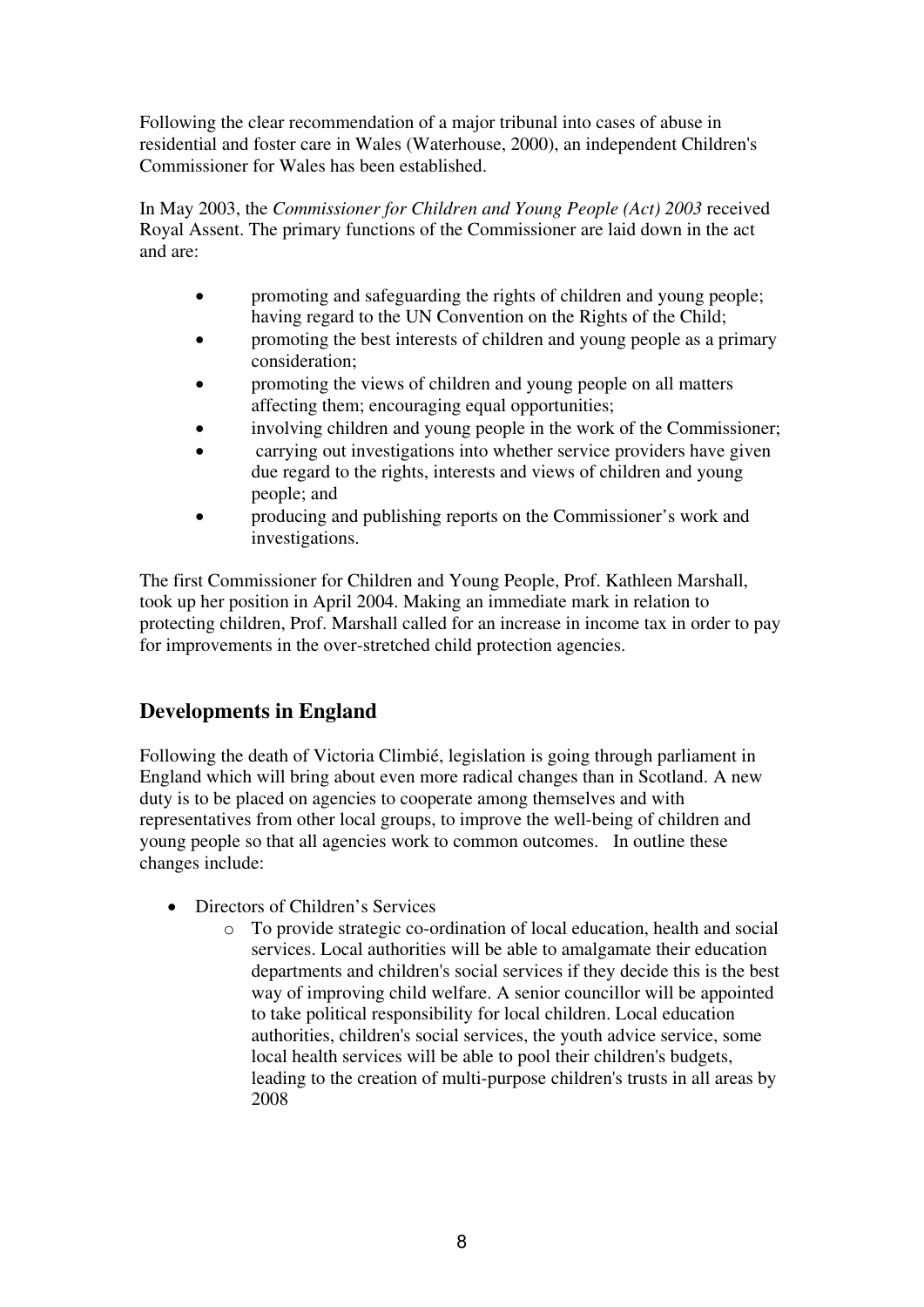- Local Safeguarding Children's Boards
	- o A tighter focus on child protection through a duty on key agencies to safeguard children and promote their welfare through new Local Safeguarding Children Boards has been introduced. Local safeguarding children's boards are to be established with a statutory footing in each area, replacing area child protection committees
- Information database on children
	- o creation of an electronic file on every child in the country, so that those at risk of abuse, neglect, deprivation, offending or poor school performance can be helped before they reach crisis point. Social services, education services, the NHS and other agencies will be able to share information about any suspicion of abuse or neglect in the family.
- Children's Commissioner
	- o Is to be concerned in particular with the views and interests of children in relation to: their physical and mental health; their protection from harm and neglect; their education and training; the contribution made to them by society; and, their social and economic well-being.
- Monitoring and inspection of children's services
	- o introduces an integrated inspection framework to assess how well services work together to improve outcomes for children.

These are the first steps in a continuing development of child protection services in England and Wales.

#### **Conclusion**

Deaths of vulnerable children have driven a radical agenda to improve child protection services in the UK. There is still concern that these changes will not be enough to protect children because of severe shortages of staff and resources, particularly in social services child protection. In both Scotland and the rest of the UK, the importance of widening the focus of child protection to promote community awareness and involve the wider society is stressed. However, in a society which still allows the corporal punishment of children, and in which large numbers of children and families live in poverty, it is questionable how successful the organisational and structural changes to child protection services will be. It will be essential to focus on the messages of the Children's Charter and keep the voice of vulnerable children and young people to the fore in the continuing struggle against child abuse and neglect.